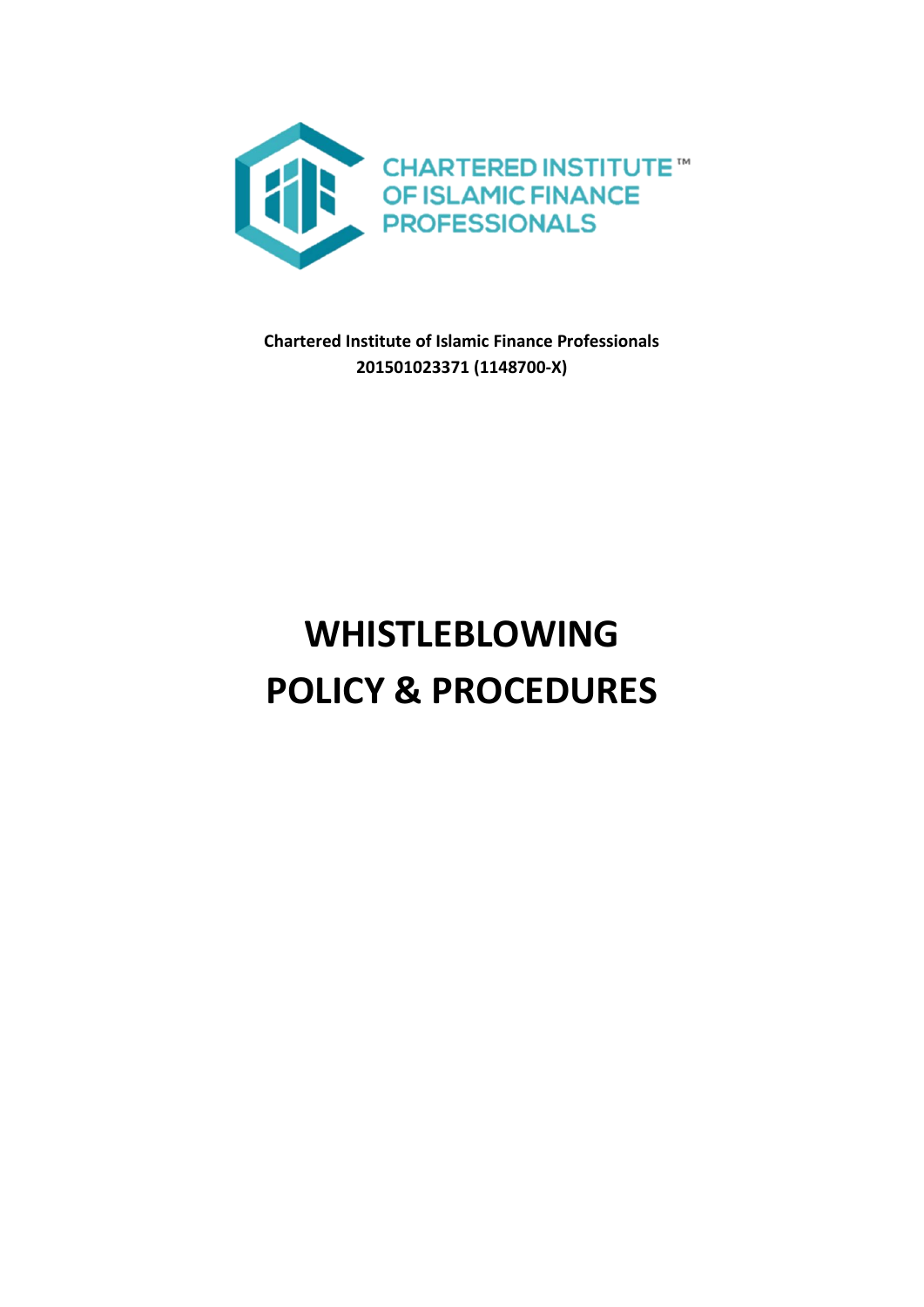# **TABLE OF CONTENTS**

| 1.0  |  |  |  |
|------|--|--|--|
| 2.0  |  |  |  |
| 3.0  |  |  |  |
| 4.0  |  |  |  |
| 5.0  |  |  |  |
| 6.0  |  |  |  |
| 7.0  |  |  |  |
| 8.0  |  |  |  |
| 9.0  |  |  |  |
| 10.0 |  |  |  |
| 11.0 |  |  |  |
| 12.0 |  |  |  |
| 13.0 |  |  |  |
| 14.0 |  |  |  |
| 15.0 |  |  |  |
|      |  |  |  |
|      |  |  |  |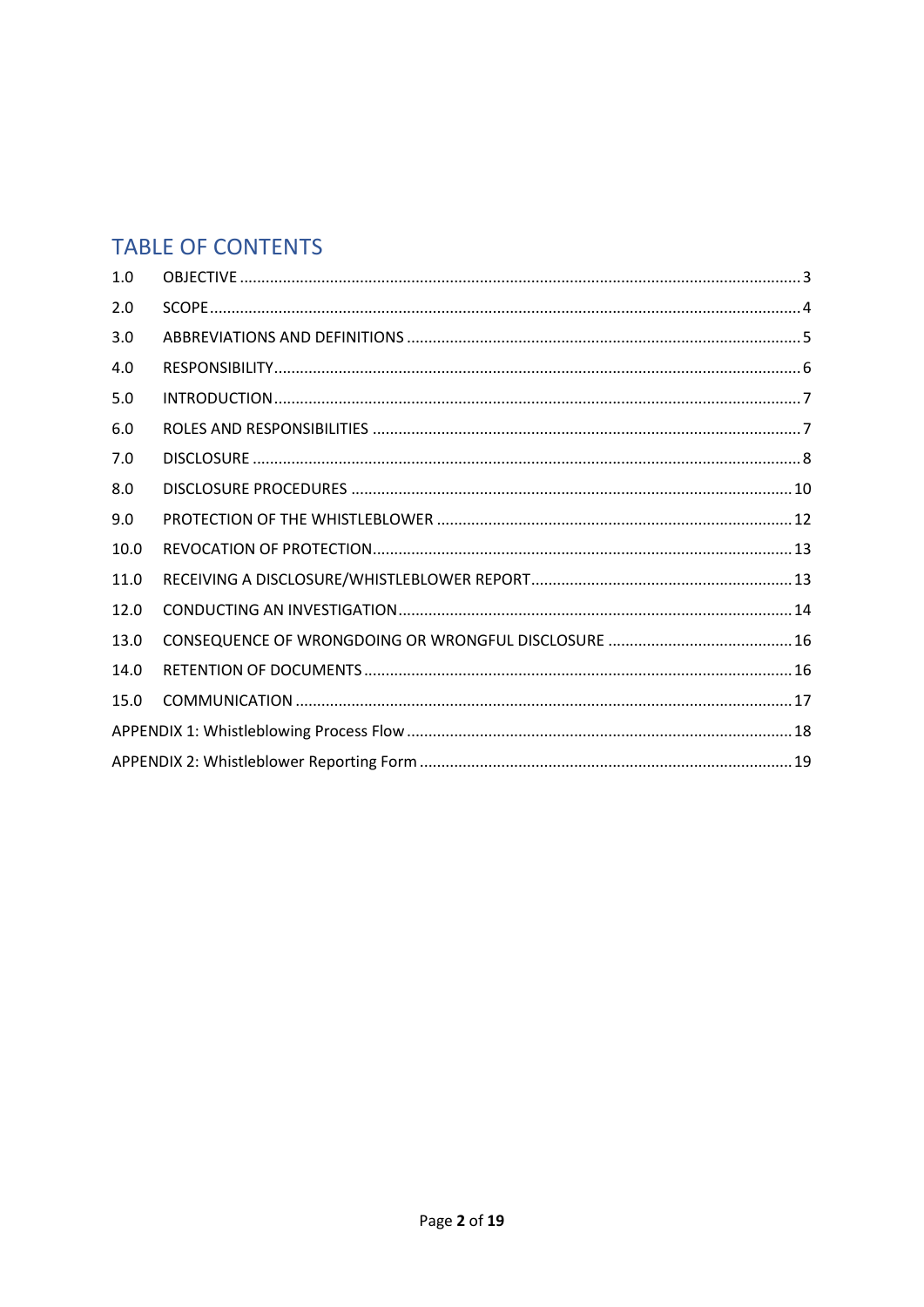# <span id="page-2-0"></span>1.0 OBJECTIVE

- 1.1 The objective of this Policy is to encourage all the CIIF's stakeholders including but not limited to the employees, Grand Council, business associates (third parties), partners and affiliates to raise genuine concerns about possible improprieties involving the CIIF in matters relating to financial reporting, accounting controls, compliance, improper conduct and other wrongdoings and malpractices. This Policy facilitates the reporting of such matters and also to protect the individuals disclosing the information from detrimental action in accordance with the Whistleblower Protection Act 2010 (Act 711).
- 1.2 This Policy is designed to:
	- 1.2.1 Promote and maintain high transparency and accountability in the work place;
	- 1.2.2 Promote good corporate governance practices in the work place;
	- 1.2.3 Ensure that stakeholders can raise concerns without fear of reprisals and safeguard such person's confidentiality;
	- 1.2.4 Protect the whistleblower from reprisal as consequence of making a disclosure;
	- 1.2.5 Provide a transparent and confidential process for dealing with concerns;
	- 1.2.6 Protect the long-term reputation of the CIIF;
	- 1.2.7 Support the CIIF's values; and
	- 1.2.8 Maintain a healthy working culture and efficient company.
- 1.3 The principles underpinning the Policy are as follows:
	- 1.3.1 Internal procedures to facilitate necessary whistleblowing, in a timely and responsible manner, are in place and made known to all stakeholders of the company;
	- 1.3.2 All disclosures will be treated fairly and properly, and addressed in an appropriate and timely manner;
	- 1.3.3 The CIIF will not tolerate harassment or victimisation of anyone raising a genuine concern;
	- 1.3.4 The identity and personal information of the Whistleblower will be protected and kept confidential, unless the individual agrees otherwise or unless otherwise required by law;
	- 1.3.5 The Whistleblower and the wrongdoer will be treated fairly. The Whistleblower will be informed of this status of his/her disclosure and the alleged wrongdoer will be given the opportunity to respond to all allegations at an appropriate time;
	- 1.3.6 Personal information, including the identity of the Whistleblower and the alleged wrongdoer shall only be revealed on a "need-to-know' basis;
	- 1.3.7 The CIIF will ensure no one will be at risk of suffering reprisal as a result of raising concern even if the individual is mistaken. The CIIF, however, does not extend this assurance to someone who maliciously raises a matter he knows is untrue; and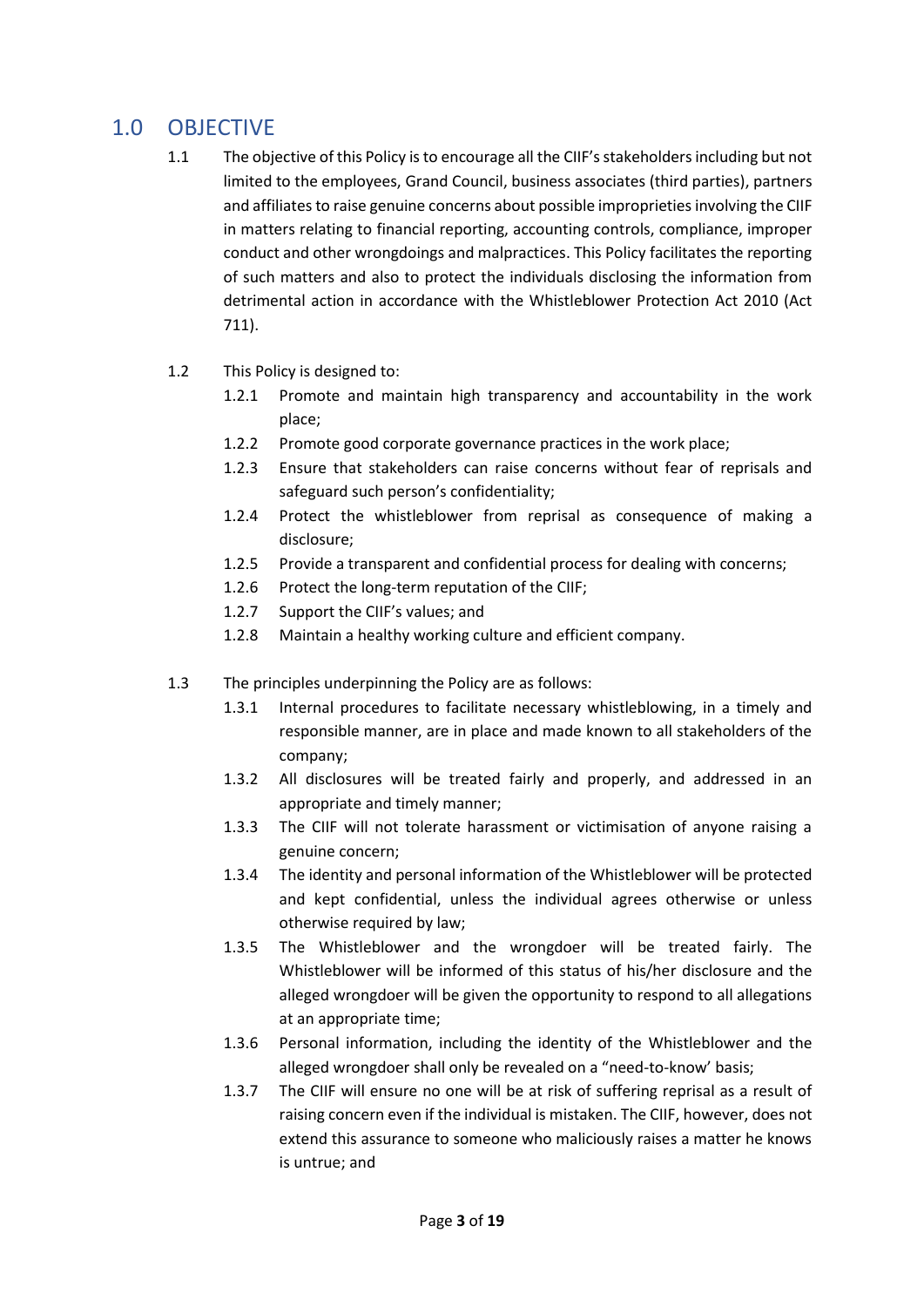- 1.3.8 Any form of retaliation against individuals who have reported a wrongdoing or who have facilitated with the investigations is a breach of the principal obligation of all staff members to uphold the highest value and integrity.
- 1.4 The Policy is therefore fundamental to the CIIF's professional integrity. In addition, it reinforces the value placed on staff to be honest and respected members of their individual professions. It provides a method of properly addressing bona fide concerns that individuals within the CIIF might have, while also offering Whistleblower's protection from victimisation, harassment, or disciplinary proceedings.
- 1.5 It should be emphasised that this Policy is intended to assist individuals who believe they have discovered malpractice or impropriety. It is not designed to question financial or business decisions taken by the CIIF nor should it be used to reconsider any matters which have been investigated under the harassment, grievance or disciplinary policies and procedures. It should encourage individuals to come forward with credible information regarding illegal practices or violations of adopted policies of the CIIF and should explicitly protect the individuals from retaliation for coming forward with the information.

# <span id="page-3-0"></span>2.0 SCOPE

- 2.1 The Policy is applicable to all CIIF Personnel, Grand Council, and all parties who have established relationship with the CIIF including but not limited to members, consultants, suppliers, vendors and service providers with regards to the wrongdoings listed in clause 7.5.
- 2.2 Members of the CIIF are also encouraged to whistleblow should they discover any of the incidences above, where relevant. In the event that the case reported involved elements of criminal offence or corruption, it will be referred to the relevant authorities, i.e. PDRM or MACC, as per guidelines stated in the CIIF Referral Policy upon advice and instruction from the CEO or GC or any sub-committee appointed by GC.
- 2.3 However, this Policy is not intended to cover the following:
	- 2.3.1 Customers' complaints about the CIIF's products and services;
	- 2.3.2 Personal grievances concerning an individual's terms and conditions of employment or other aspects of the working relationship, such as complaints of bullying or harassment, which are to be dealt with under the CIIF's procedures on grievance;
- 2.4 Allegations and concerns expressed anonymously shall be considered at the discretion of the CIIF. In the exercise of such discretion, the factors to be considered by the CIIF shall include, without limitation, the seriousness of the allegation, its credibility, and the extent to which the allegation can be confirmed and/or corroborated by contributing complaints shall be considered when made in the reasonable sources.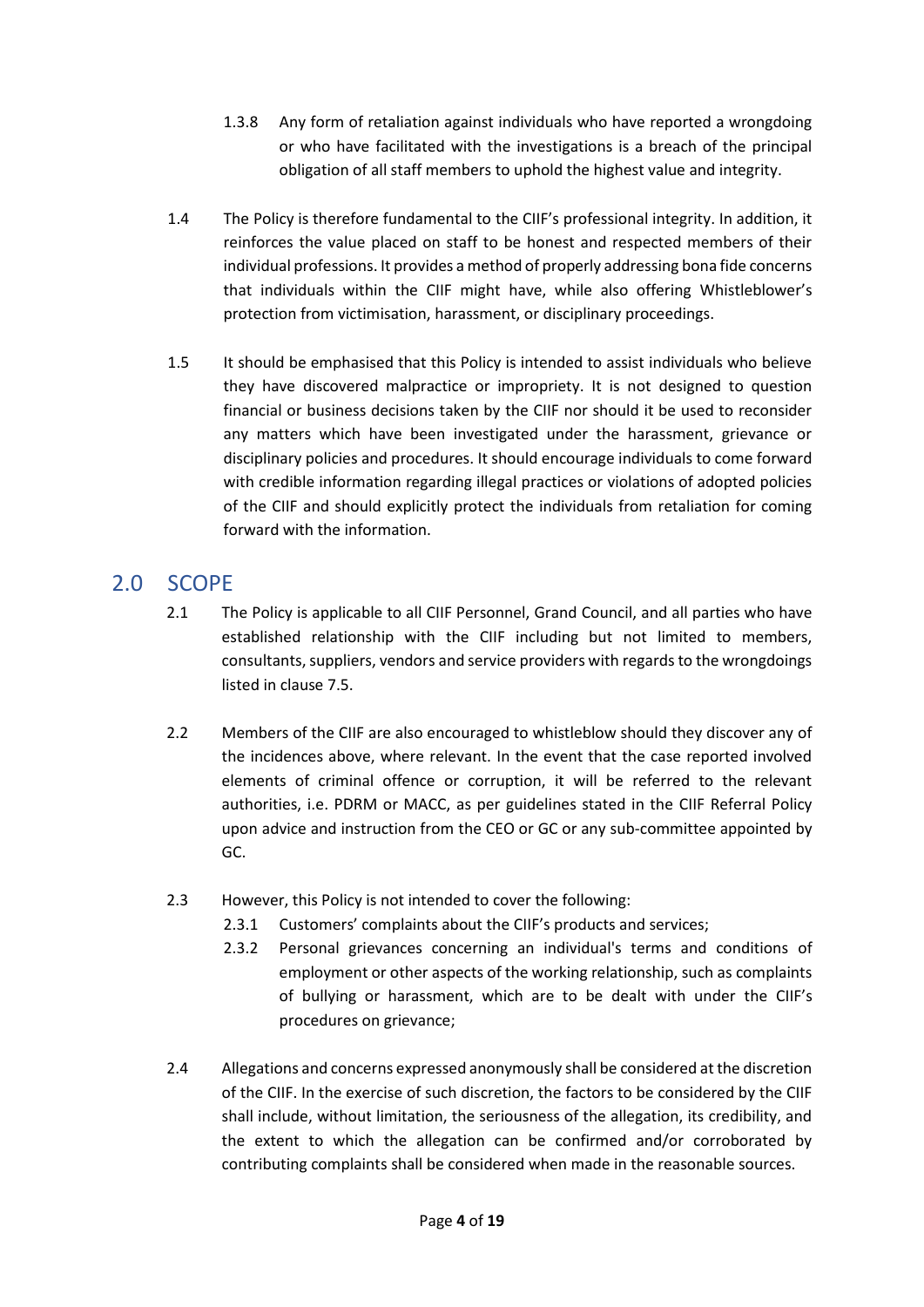2.5 This Policy shall be read in conjunction with the CIIF Anti-Bribery and Corruption Policy and Procedures, CIIF Employee Code of Conduct, CIIF Handling Disciplinary Action Policy and Procedures, and the Malaysian Anti-Corruption Commission Act 2009 and its 2018 amendment ("MACCA"). Provisions in this Policy shall be reviewed and amended whenever necessary to ensure its effective implementation.

# <span id="page-4-0"></span>3.0 ABBREVIATIONS AND DEFINITIONS

#### 3.1 Abbreviations

| <b>Term</b> | <b>Definition</b>                                                       |
|-------------|-------------------------------------------------------------------------|
| <b>CIIF</b> | Chartered Institute of Islamic Finance Professionals                    |
| GC          | Grand Council constituted for the management of the affairs of the CIIF |
| <b>CEO</b>  | Chief Executive Officer of the CIIF                                     |
| <b>HDP</b>  | CIIF Handling Disciplinary Problems Policy and Procedures               |
| LGU         | Legal and Governance Unit                                               |
| <b>PDRM</b> | Polis Diraja Malaysia                                                   |
| <b>PDPA</b> | Personal Data Protection Act 2010                                       |
| <b>MACC</b> | Malaysia Anti-Corruption Corporation                                    |
| <b>WPA</b>  | Whistleblower Protection Act 2010 (Act 711)                             |

#### 3.2 Definitions

In these Terms the following words shall have the meaning hereby assigned to them except where the context otherwise requires:

| <b>Term</b>                                                                                   | <b>Definition</b>                                                      |  |
|-----------------------------------------------------------------------------------------------|------------------------------------------------------------------------|--|
| The Audit Committee of the Grand Council of the CIIF<br><b>Audit Committee</b>                |                                                                        |  |
| Authorised Officer                                                                            | The Authorised Officer will be the CEO or GC where the Disclosure      |  |
|                                                                                               | relates to the CIIF Personnel and all parties; or the Chairman of the  |  |
|                                                                                               | Grand Council where the Disclosure relates to the CEO or the MACC      |  |
|                                                                                               | where the Disclosure relates to the members of the Grand Council       |  |
| All parties<br>All individuals/parties that has interest or concern on the CIIF's             |                                                                        |  |
|                                                                                               | activities and business, directly or indirectly or having established  |  |
|                                                                                               | relationship with the CIIF including but not limited to Grand Council, |  |
|                                                                                               | members, consultants, suppliers, vendors and service providers.        |  |
| A person employed by the CIIF, whether confirmed in a position or on<br><b>CIIF Personnel</b> |                                                                        |  |
|                                                                                               | probation, or any other person employed on contract, temporary         |  |
|                                                                                               | basis or secondment or appointed by the CIIF (inclusive of interns and |  |
|                                                                                               | apprentices)                                                           |  |
| Confidential                                                                                  | Information that cannot be disclosed under the WPA and includes        |  |
| Information                                                                                   | information about the identity, occupation, residential address, work  |  |
|                                                                                               | address, contact details such as mobile phone number or landline       |  |
|                                                                                               | number or the whereabouts of a Whistleblower and a person against      |  |
|                                                                                               | whom a Whistleblower has made a Disclosure of Improper Conduct;        |  |
|                                                                                               | information disclosed by a Whistleblower; and information that, if     |  |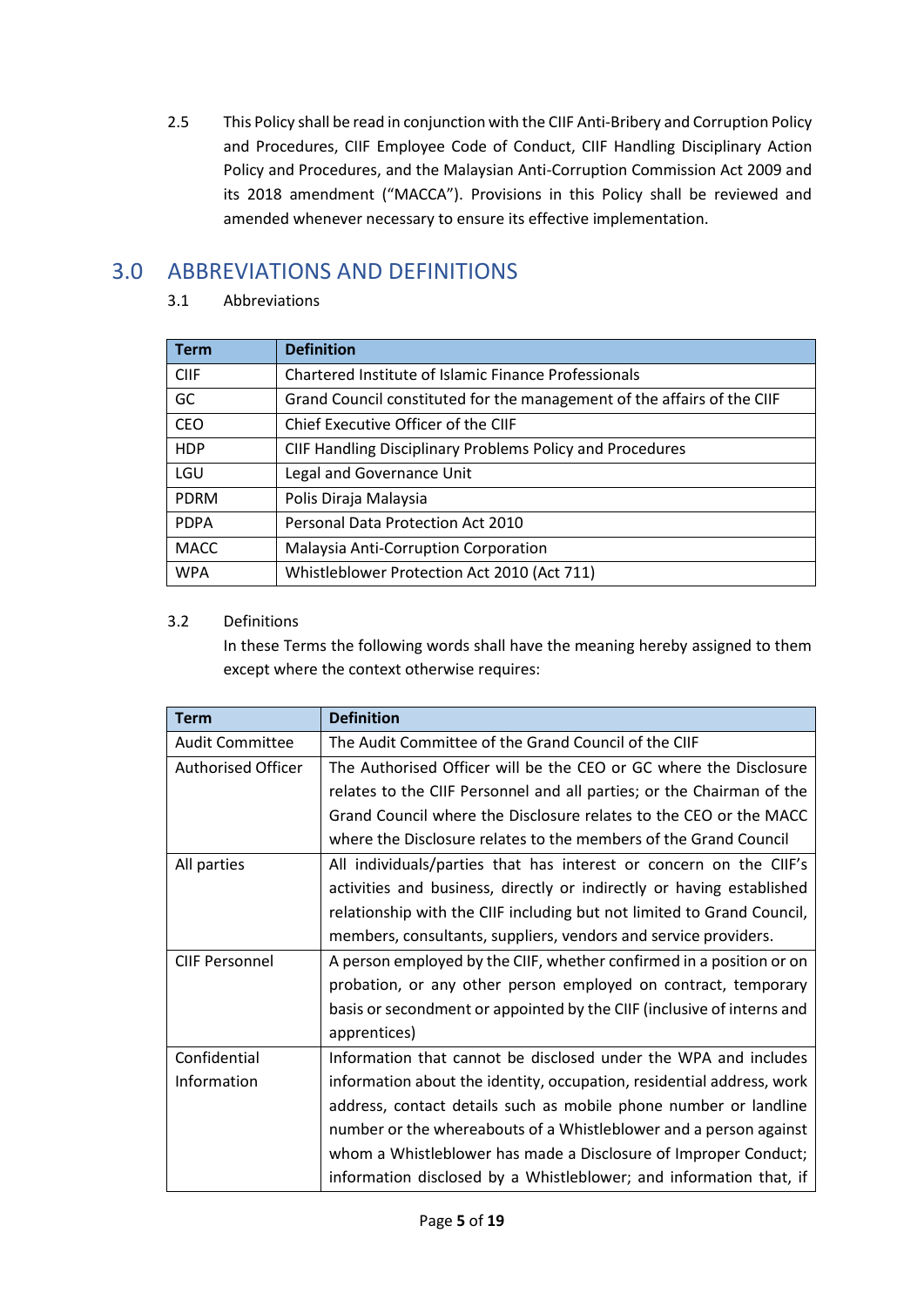| <b>Term</b>                                                                          | <b>Definition</b>                                                          |  |  |
|--------------------------------------------------------------------------------------|----------------------------------------------------------------------------|--|--|
|                                                                                      | disclosed, may cause detriment to any person                               |  |  |
| <b>Detrimental Action</b>                                                            | Action causing injury, loss or damage;<br>a)                               |  |  |
|                                                                                      | Intimidation or harassment;<br>b)                                          |  |  |
|                                                                                      | Interference with the lawful employment or livelihood of any<br>c)         |  |  |
|                                                                                      | discrimination,<br>discharge,<br>including<br>demotion,<br>person,         |  |  |
|                                                                                      | suspension, disadvantage, termination or adverse treatment in              |  |  |
|                                                                                      | relation to a person's employment, career, profession, trade or            |  |  |
|                                                                                      | business or the taking of disciplinary action; and                         |  |  |
|                                                                                      | A threat to take any of the actions referred to in paragraphs (a) to<br>d) |  |  |
|                                                                                      | (c)                                                                        |  |  |
| Disciplinary                                                                         | Any action or omission that constitutes a breach of discipline as          |  |  |
| Offence                                                                              | provided by law or in a code of conduct, a code of ethics, a circular or   |  |  |
|                                                                                      | a contract of employment, as the case may be                               |  |  |
| Disclosure                                                                           | A statement made by a Whistleblower whether verbally or reduced            |  |  |
|                                                                                      | into writing, to an Authorised Officer / Recipients                        |  |  |
| Enforcement                                                                          | Any unit or body set up or established by the government having            |  |  |
| Agencies                                                                             | investigative and enforcement powers                                       |  |  |
| His                                                                                  | Denote both male and female                                                |  |  |
| <b>Improper Conduct</b>                                                              | A wrongdoing referred to in clause 7.7, and means any conduct which        |  |  |
|                                                                                      | if proved, constitutes a Disciplinary Offence or a criminal offence        |  |  |
| Recipient                                                                            | The Head of Legal and Governance/Integrity Officer                         |  |  |
| <b>Related Person</b>                                                                | Any person related to or associated with the Whistleblower, including      |  |  |
|                                                                                      | members of his family or close friends, so long as the relationship is     |  |  |
|                                                                                      | not too remote                                                             |  |  |
| Management                                                                           | Any individual/group/committee which has a decision-making                 |  |  |
|                                                                                      | authority on certain issues/areas                                          |  |  |
| Misconduct                                                                           | A mode of behaviour or conduct of an employee which is inconsistent        |  |  |
|                                                                                      | with expressed or implied obligations to the CIIF                          |  |  |
| Whistleblower                                                                        | A person speaking on improper and illegal activities and can be a CIIF     |  |  |
|                                                                                      | Personnel or all other parties                                             |  |  |
| The Disclosure by a person to the CIIF or to those in authority of<br>Whistleblowing |                                                                            |  |  |
|                                                                                      | mismanagement, corruption, illegality, violation of the Code of            |  |  |
|                                                                                      | Conduct or some other wrongdoings.                                         |  |  |
| <b>WPA Guidelines</b>                                                                | Guidelines for the implementation of the WPA issued by the Legal           |  |  |
|                                                                                      | Affairs Department of the Prime Minister's Department, dated 21            |  |  |
|                                                                                      | <b>March 2011</b>                                                          |  |  |

# <span id="page-5-0"></span>4.0 RESPONSIBILITY

4.1 All Staff of CIIF including the GC members are required to adhere to this policy at all times.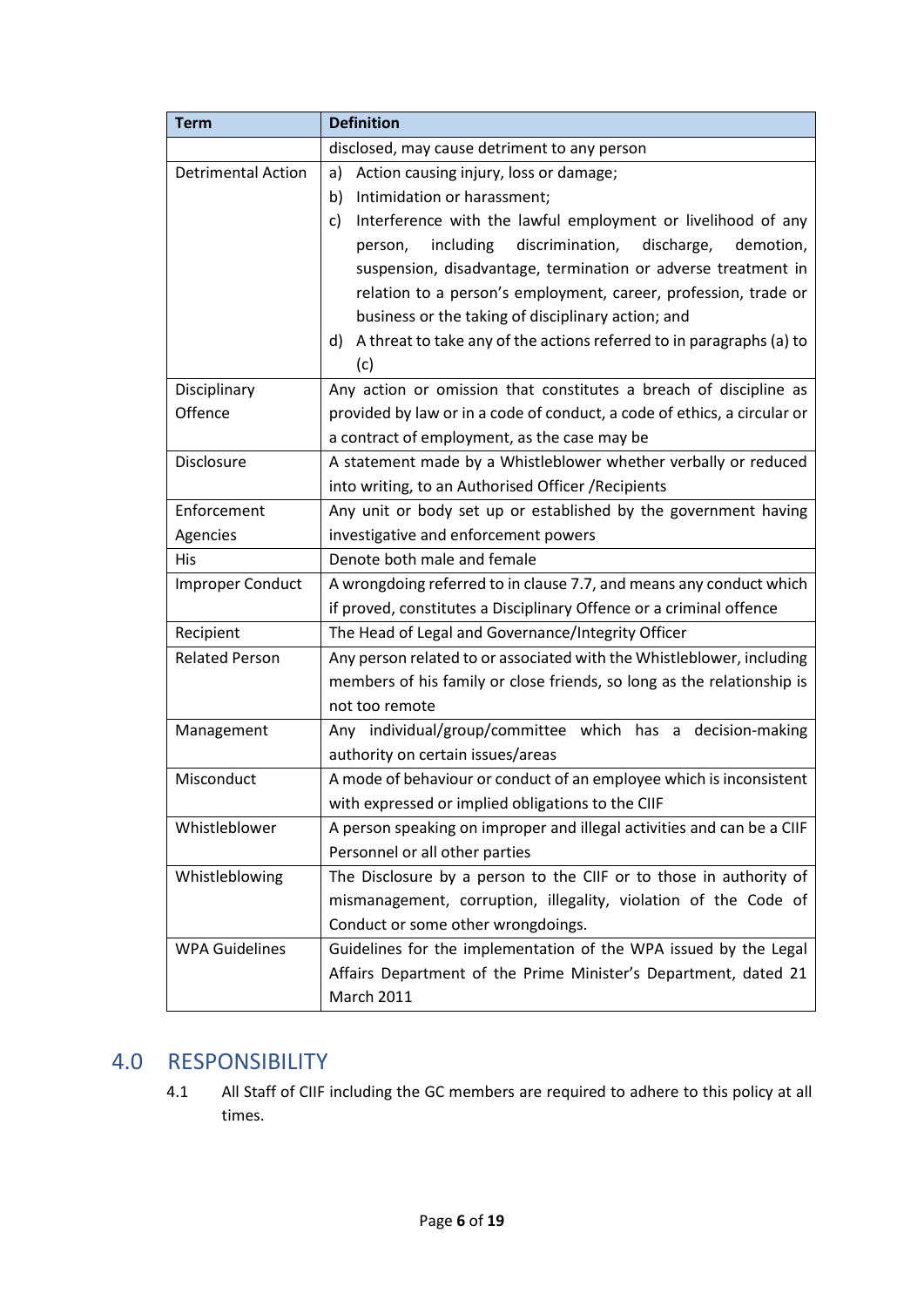4.2 Head of Legal and Governance Unit ("LGU") and the team are the owner of this policy and are responsible for the review and update of this policy, which is to be done at least once in two (2) years or as and when required by the Management to ensure it is in compliance with the latest requirements.

## <span id="page-6-0"></span>5.0 INTRODUCTION

- 5.1 This Whistleblowing Policy & Procedures ("Policy") is developed in line with the practice of integrity and good corporate governance and to ensure that internal and external parties working with the company have an avenue to raise concerns about potential improprieties in business conduct in a secure and confidential manner.
- 5.2 This Policy therefore aims to provide a platform and internal mechanism for both the CIIF Personnel and external parties to address concerns and report information relating to wrongdoings, malpractice, misconduct, corrupt, unethical, illegal activities and omissions that are against the rules of the company, regulations and legal requirements which may be committed or about to be committed that may adversely impact the CIIF's reputation.
- 5.3 This Policy complements the normal channels of communication and reporting lines within the CIIF. It provides an alternative route for all parties to raise concerns if the usual lines of communication are not available as the complaint relates to his immediate supervisor or head of unit/department.
- 5.4 This Policy demonstrates the CIIF's and its employees' commitment to high legal and ethical standards. Integrating Whistleblowing policies into CIIF's practices and culture helps to deter fraud, corruption, and mismanagement and contributes towards integrity and ethical conduct within the organisation.

# <span id="page-6-1"></span>6.0 ROLES AND RESPONSIBILITIES

- 6.1 The CIIF Personnel is responsible for reporting any wrongdoings in accordance with the procedures outlined in this Policy.
- 6.2 Whistleblower
	- 6.2.1 Whistleblowing is a form of Disclosure. It involves a person raising concerns at an early stage about serious risks of wrongful activities or reporting a wrongdoing. For the purposes of this Policy, such person is called "Whistleblower".
	- 6.2.2 The Whistleblower may be a person who works in or with the CIIF or a person who is external to the CIIF, who has knowledge of the underpinning facts and circumstances surrounding a wrongdoing.
	- 6.2.3 To report any wrongdoings in workplace or occurring in the CIIF performed by its personnel and the Grand Council.
	- 6.2.4 Give full cooperation to the investigators during the investigation.
	- 6.2.5 To treat any information shared during investigation as confidential.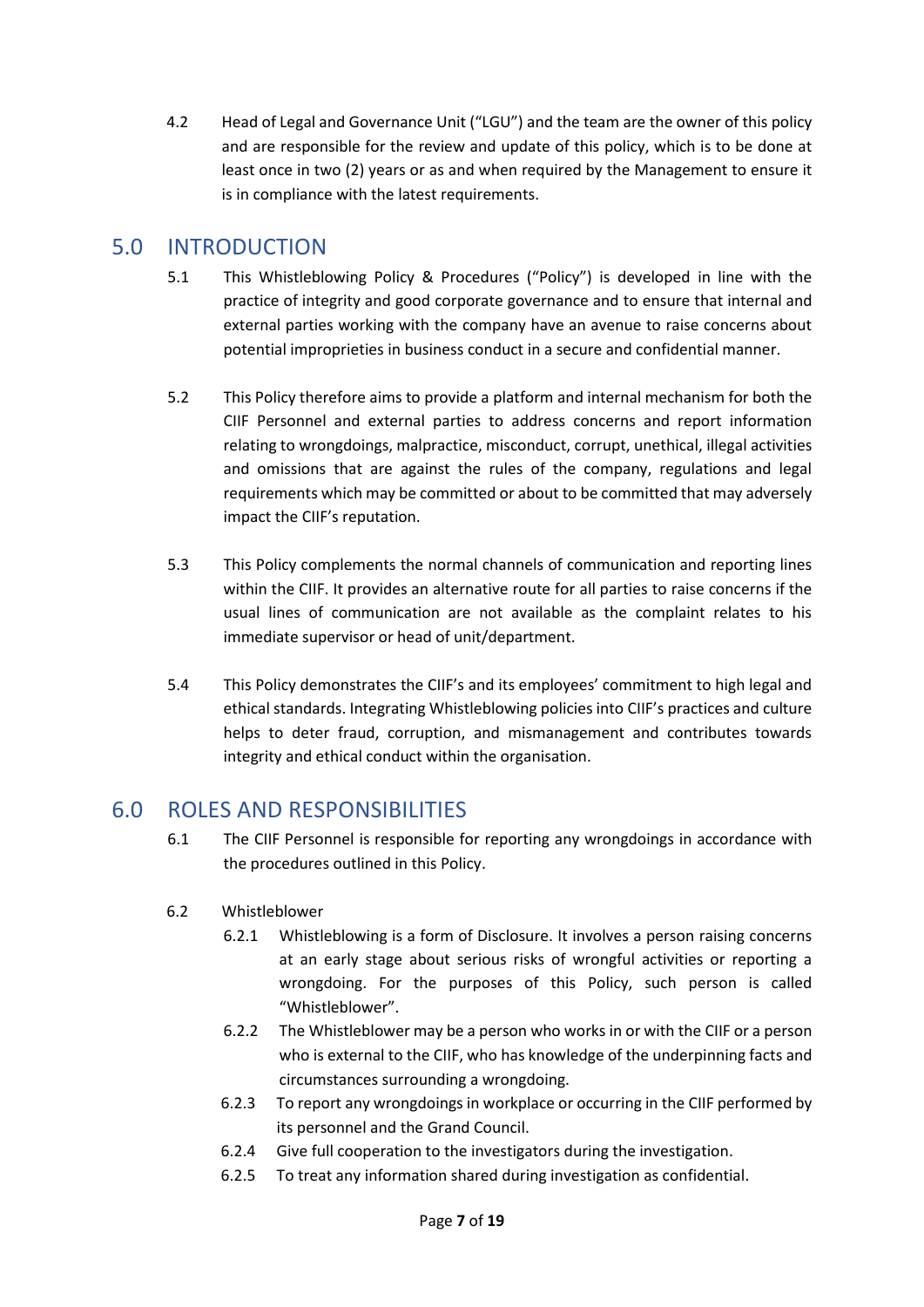- 6.3 Recipient and Authorised Officer
	- 6.3.1 The Recipient receive, evaluate and collate details of the Disclosure and to provide a report to the Authorised Officer.
	- 6.3.2 Exercise due care and maintain proper record of all investigation evidences and papers
	- 6.3.3 To determine whether the case is genuine and warrant further attention
	- 6.3.4 Appoint a Designated Investigation Officer the assist in conducting the investigation
	- 6.3.5 To inform the Head of Human Resource to proceed with the appropriate disciplinary actions against the employee
	- 6.3.6 To present to the Grand Council on the summary of the investigation
- 6.4 Designated Investigation Officer
	- 6.4.1 Conduct Investigation
	- 6.4.2 Prepare and submit full report to Authorised Officer
	- 6.4.3 To treat any information shared during investigation as confidential
- 6.5 LGU as the owner of the Policy shall review the document at least on two (2) years or as and when required by the Management or the Grand Council to ensure the document is in compliance to the latest requirements/standard.

## <span id="page-7-0"></span>7.0 DISCLOSURE

- 7.1 Any person can make a Disclosure in accordance with the WPA. This includes:
	- 7.1.1 The CIIF's employees, including employees on contract terms, temporary or short-term employees and employees on secondment.
	- 7.1.2 Persons providing services to the CIIF including contractors and consultants.
	- 7.1.3 Members of the CIIF.
- 7.2 Anonymous disclosure may be considered at the discretion of the recipients. In exercising this discretion, the factors to be taken into account would include:
	- 7.2.1 the seriousness of the issue raised
	- 7.2.2 the credibility of the concern
	- 7.2.3 the adequacy of information provided by the whistleblower
	- 7.2.4 the possibility of confirming the allegation from other sources such as supporting document(s) enclosed with the disclosure
- 7.3 Although the Whistleblower is not expected to prove beyond reasonable doubt the truth of the disclosure, the Whistleblower shall need to demonstrate that there are reasonable grounds for his / her concern and provide sufficient information for the CIIF to take appropriate steps.
- 7.4 The Whistleblower shall not attempt to personally conduct any investigations, interviews or interrogations related to the matter being disclosed.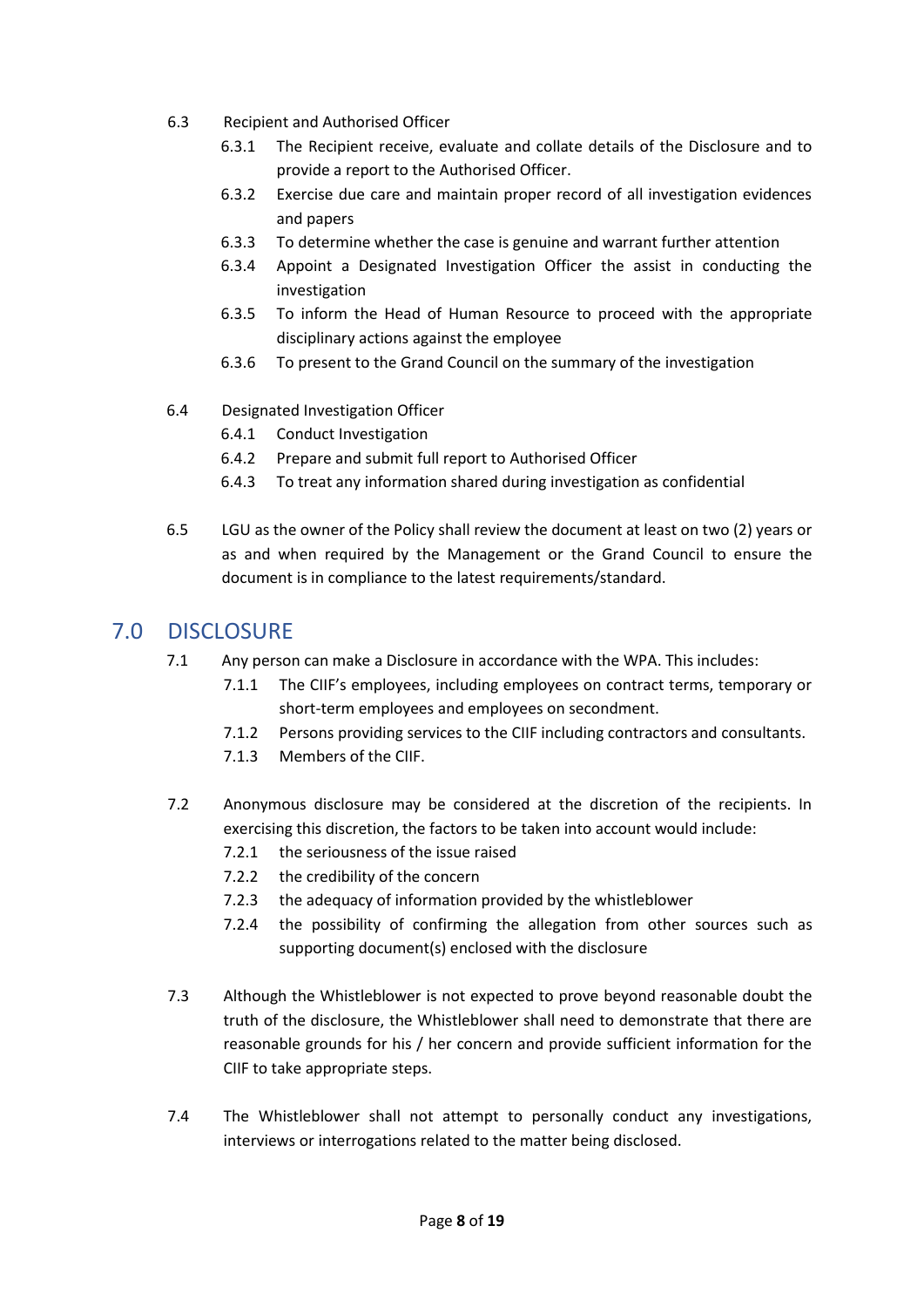- 7.5 A Disclosure may be made if it relates to one or more of the following instances of Improper Conduct:
	- 7.5.1 Bribery and receiving kickbacks
	- 7.5.2 Conflict of interest
	- 7.5.3 Corruption or fraud
	- 7.5.4 Criminal offence
	- 7.5.5 Embezzlement or theft
	- 7.5.6 Intimidation or bullying
	- 7.5.7 Forgery or alteration of any documents belonging to the CIIF
	- 7.5.8 Fraud or dishonesty
	- 7.5.9 Misuse of position
	- 7.5.10 Mismanagement and misuse of the CIIF's funds, assets or information
	- 7.5.11 Negligent conduct by staff
	- 7.5.12 Serious financial irregularity or impropriety within the CIIF
	- 7.5.13 Serious breach of the CIIF's Code of Conduct or other policies
	- 7.5.14 An act or omission which creates a substantial and specific danger to the lives, health or safety of the CIIF's employees or the public or the environment.
	- 7.5.15 Knowingly directing or advising a person to commit any of the above instances of Improper Conduct.
- 7.6 This Policy addresses Improper Conduct that relates to:
	- 7.6.1 The conduct of an employee in breach of the CIIF's policies or procedures that would, if the employee is found guilty, constitute a Disciplinary Offence within the CIIF or a serious criminal offence; or
	- 7.6.2 The conduct of any person whether or not an employee of the CIIF, that would, if the person was found guilty, constitute a breach of agreement or relevant policies applicable to the person or a criminal offence under the relevant law.
- 7.7 This policy excludes any issues, complaints or concerns about:
	- 7.7.1 Matters which are trivial or frivolous or malicious or vexatious in nature or motivated by personal agenda or ill-will;
	- 7.7.2 Matters covered by the grievance procedures;
	- 7.7.3 Matters pending or determined through the CIIF's disciplinary proceedings;
	- 7.7.4 Matters pending or determined through any tribunal, court, arbitration or other similar proceedings.
- 7.8 The Improper Conduct could occur in various ways at any place, including in the course of the CIIF's business or affairs or at any workplace i.e. any place related to the CIIF's business or affairs or during a conference attended by the CIIF Personnel in the course of his work or any time even outside of the CIIF's business time.
- 7.9 If CIIF Personnel is unsure as to whether a particular act or omission constitutes an Improper Conduct under this Policy, he is encouraged to seek advice or guidance from his supervisor or head of unit, or the Head of Human Resource Unit, or the Head of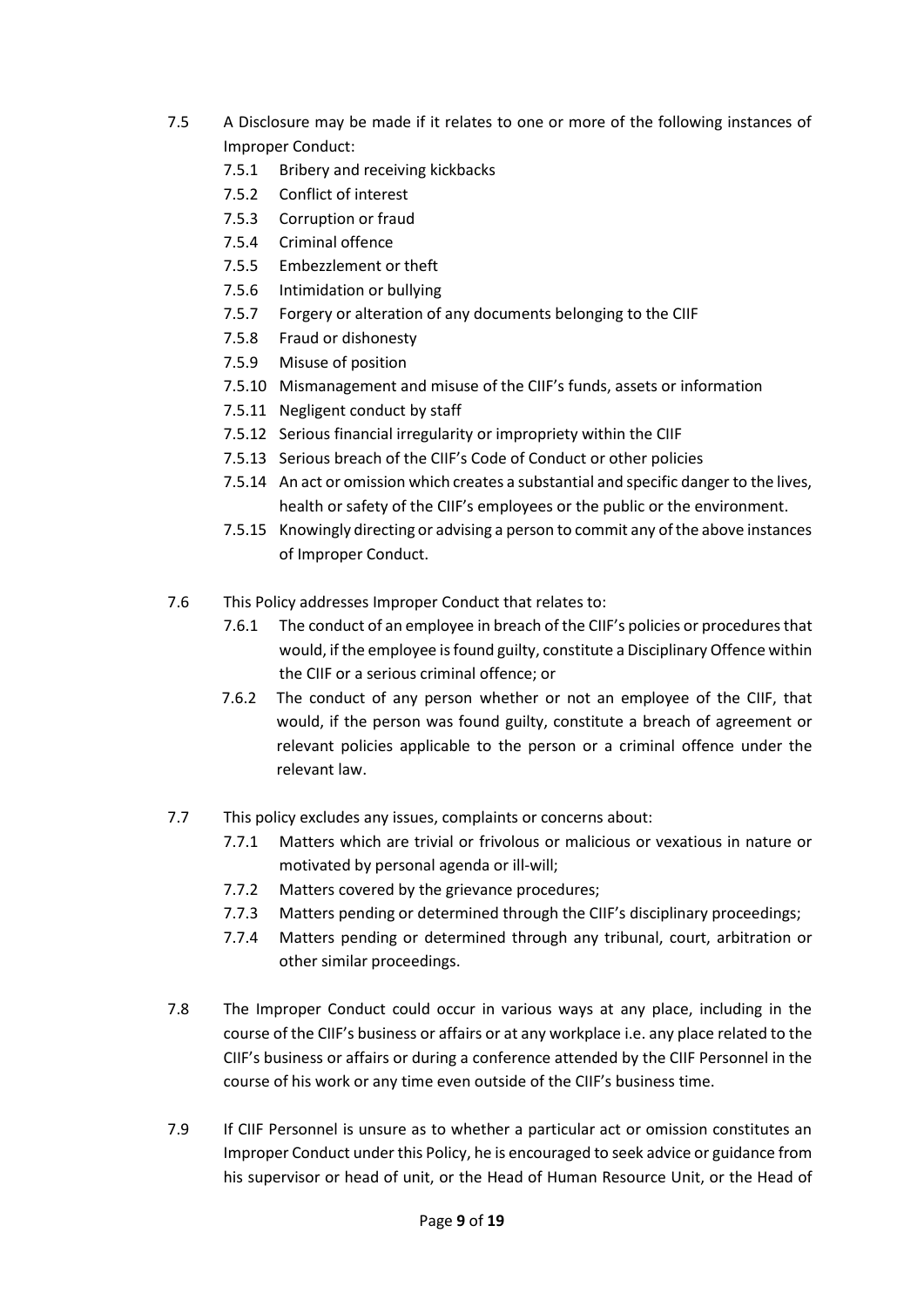Legal and Governance Unit or where necessary, the CEO. The personnel, however, should not discuss the matter with an external party.

- 7.10 A Whistleblower should come forward with any information or document that he, in good faith, reasonable believes discloses that an Improper Conduct is likely to happen, is being committed or has been committed.
- 7.11 The Whistleblower needs to demonstrate that he has reasonable grounds for the concerns. However, he is not expected to first obtain substantial evidence of proof beyond reasonable doubt when making a Disclosure. If he knows as a matter of fact that there are serious risks that an Improper Conduct is going to take place, such genuine concerns should be raised at that early stage.
- 7.12 Ideally, a Disclosure should be made as soon as possible after coming upon such information or document. Delaying the Disclosure may be detrimental to the Whistleblower as well as to any investigation and will make it harder for the CIIF to investigate, address and resolve the concerns.
- 7.13 Disclosures that do not allow the actual identity or information sufficient to contact the Whistleblower will not qualify for Whistleblower protection.

# <span id="page-9-0"></span>8.0 DISCLOSURE PROCEDURES

8.1 There are three ways of reporting or raising a disclosure/report:

#### 8.1.1 **Option 1: Online Submission**

- a. The report or disclosure can be made through submission via e-mail to [whistleblowing@ciif-global.org](mailto:whistleblowing@ciif-global.org) by completing the Whistleblower Reporting Form as **Appendix 2**. The disclosure shall include:
	- a description of the improper conduct and the people/parties who are involved;
	- a background of the incident, including the relevant dates and location of occurrence;
	- how the improper conduct was detected;
	- reason(s) why the Whistleblower is particularly concerned about this (e.g. it may result in loss of the Group's assets/funds); and
	- particulars or production of documentary evidence and witnesses, if any.
- b. Notwithstanding the above, the disclosure by the whistleblower will still be accepted if he raises it directly in the email without using the form.
- c. The Whistleblower is encouraged to provide the pertinent of the Improper Conduct to facilitate the investigation.
- d. The online submission avenue will enable the Whistleblower to upload the relevant documents related to the case.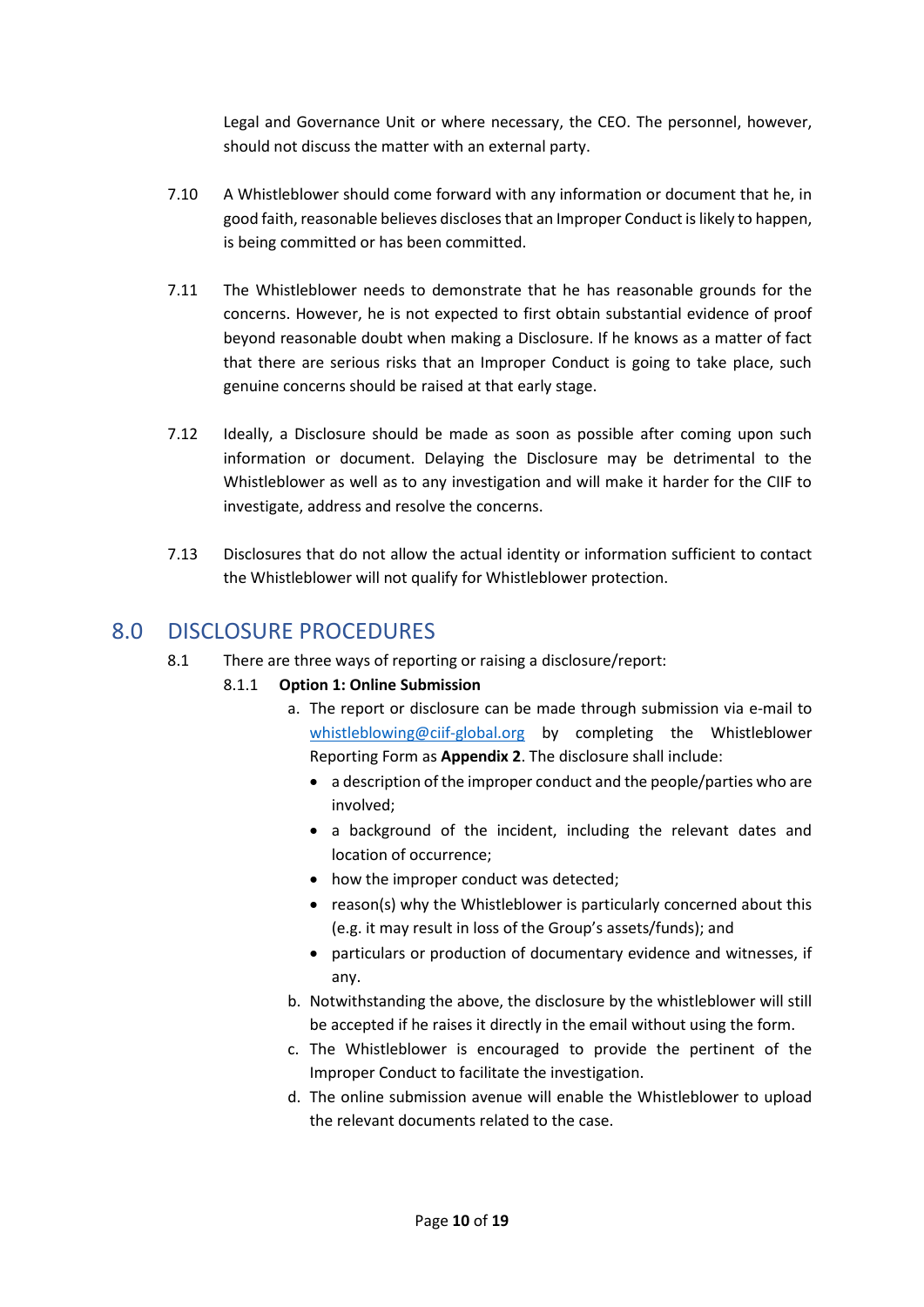e. The report, which will be securely encrypted, shall only be transmitted to and received by the Recipient to escalate the report to the Authorised Officer.

#### 8.1.2 **Option 2: CIIF General Line**

- a. The Disclosure may also be made via CIIF General Line number 03-2632 5893. The call will be attended personally and available during office hours from 9.00 am to 12.30 pm and 1.30 pm to 5.30 pm, 5 days a week from Monday to Friday (with exception of Public Holiday).
- b. Call received outside the above operating hours, weekends, or Public Holiday will be diverted to a voice recording system, where the complainant may leave a message.

#### 8.1.3 **Anonymous**

- a. Any whistleblower who wishes to report an improper conduct is required to disclose his identity to the CIIF in order for the Company to accord the necessary protection to him, as stated in clause 9.0.
- b. The CIIF reserves its right to investigate into any anonymous disclosure. However, any anonymous disclosure with inadequate information and no supporting document(s) will not be entertained.
- 8.2 The whistleblower must have first-hand knowledge of the information or facts of the concern or improper conduct, and not obtained from a third party or based on "hearsay". However, the whistleblower should not be discourages from making a disclosure if he is unsure whether there is sufficient evidence to support the allegation.
- 8.3 Following are some tips on writing a good disclosure or report:
	- 8.3.1 The whistleblower is to state his name and the accused person(s) or company.
	- 8.3.2 The whistleblower shall have clear objective and reasonable basis for believing that the improper conduct he is reporting is illegal, improper or detrimental to the CIIF's interest.
	- 8.3.3 Provide precise information such as date(s) and time of event(s), meeting(s) or correspondence(s) that have taken place or are going to happen, reference to relevant documents or policies, and other relevant facts.
	- 8.3.4 The disclosure or report shall be brief but concise. Nevertheless, this does not limit the whistleblower to be specific on the detailed issues as this will eventually assist the investigating team.
	- 8.3.5 Keep the tone neutral and based on matter of facts, rather than outraged, threatening, or harsh.
	- 8.3.6 Use simple language and avoid any statement which could create confusion to the readers.
	- 8.3.7 Provide documentary evidence, if available or necessary.
	- 8.3.8 The whistleblower to affix his signature and date.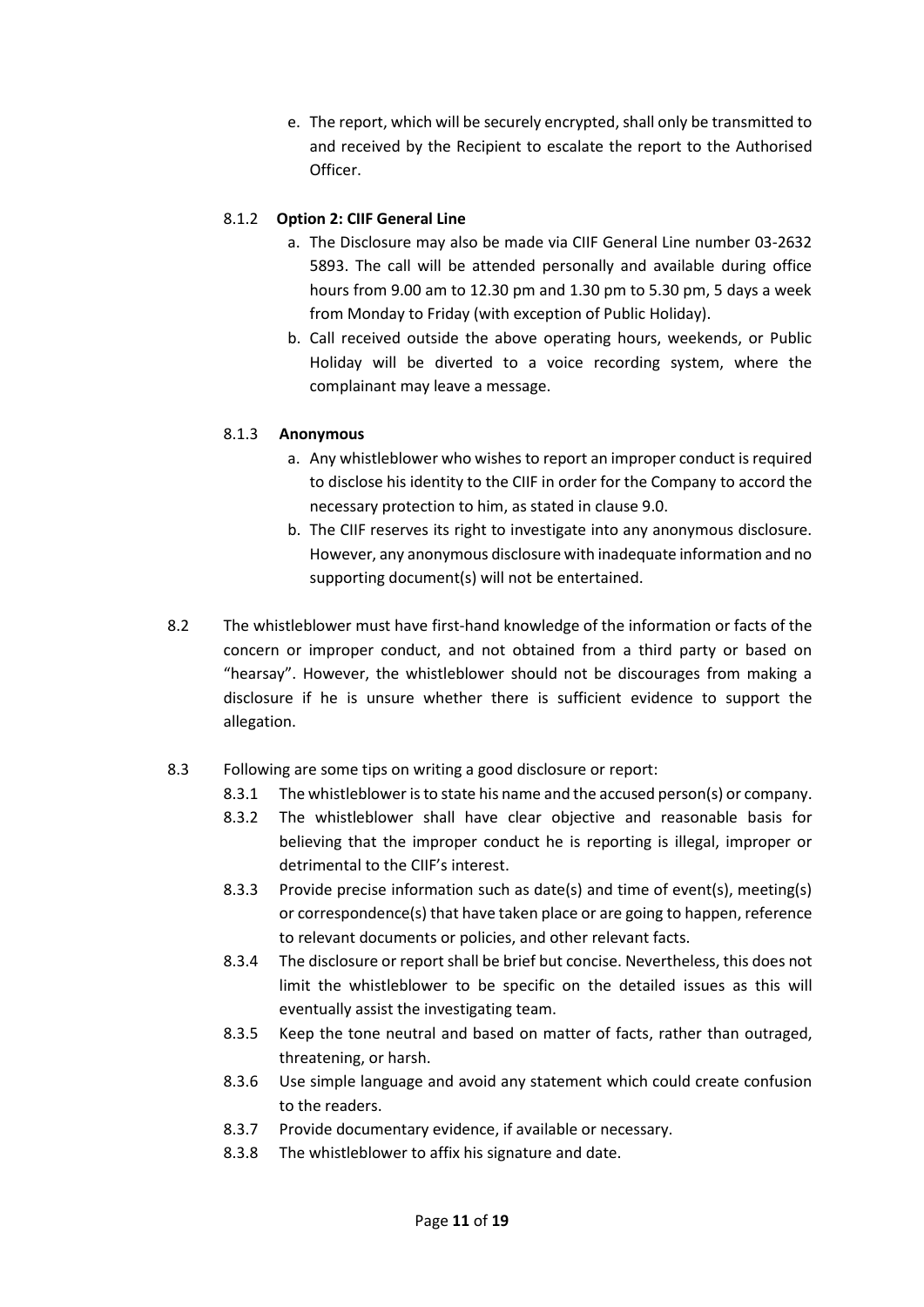8.4 In the event that the WB who wishes to withdraw his Disclosure is required to write to [whistleblowing@ciif-global.org](mailto:whistleblowing@ciif-global.org) together with supporting reason(s) for the withdrawal. Notwithstanding such withdrawal, the CIIF reserves the right to proceed with investigation on the matters arising from such Disclosure.

# <span id="page-11-0"></span>9.0 PROTECTION OF THE WHISTLEBLOWER

- 9.1 A Whistleblower who is an employee will be protected from any reprisal as a direct consequence of the disclosure subject to the conditions fulfilled as in point 9.3. In the event that the alleged wrongdoing is not subsequently proven, the Whistleblower will also be protected from reprisal subject to the conditions fulfilled as in point 9.3. The reprisal includes:
	- 9.1.1 action causing injury, loss or damage
	- 9.1.2 intimidation or harassment
	- 9.1.3 interference with the Whistleblower's employment (eg: discrimination, disadvantage, discharge, demotion, suspension or termination
	- 9.1.4 a threat to take any of the actions stated above.
- 9.2 Business associates/third parties of the CIIF and members of the public who become a Whistleblower will also be protected by the CIIF as to his / her identity subject to the conditions fulfilled as in point 9.3.
- 9.3 Protection to the Whistleblower will be accorded by the CIIF only when the Whistleblower satisfies all the following conditions:
	- 9.3.1 The disclosure is done in good faith, and is not frivolous or vexatious or is not made with malicious intent or ulterior motive;
	- 9.3.2 The Whistleblower has disclosed his/her identity and contact details;
	- 9.3.3 The Whistleblower has not communicated the disclosure to any other party not related to the disclosure;
	- 9.3.4 The disclosure made is not for personal gain or interest.
	- 9.3.5 Upon making the disclosure the Whistleblower's identity will be protected i.e. kept confidential unless otherwise required by law or for purposes of any proceedings by or against the CIIF.
- 9.4 The identity and personal information of the Whistleblower and the alleged wrongdoer may only be revealed to persons involved in the investigation process.
- 9.5 An employee making allegations or reports that prove to have been made without good faith will be subject to disciplinary action (which may include termination of employment). In the case of customers, suppliers, subcontractors or consultants, continuity of business relationship shall be reviewed.
- 9.6 Any form of retaliation undertaken by an employee against any Whistleblower for reporting an irregularity in good faith is prohibited and considered to be in breach of the CIIF's Policy and Procedures. In such cases, disciplinary measures shall be taken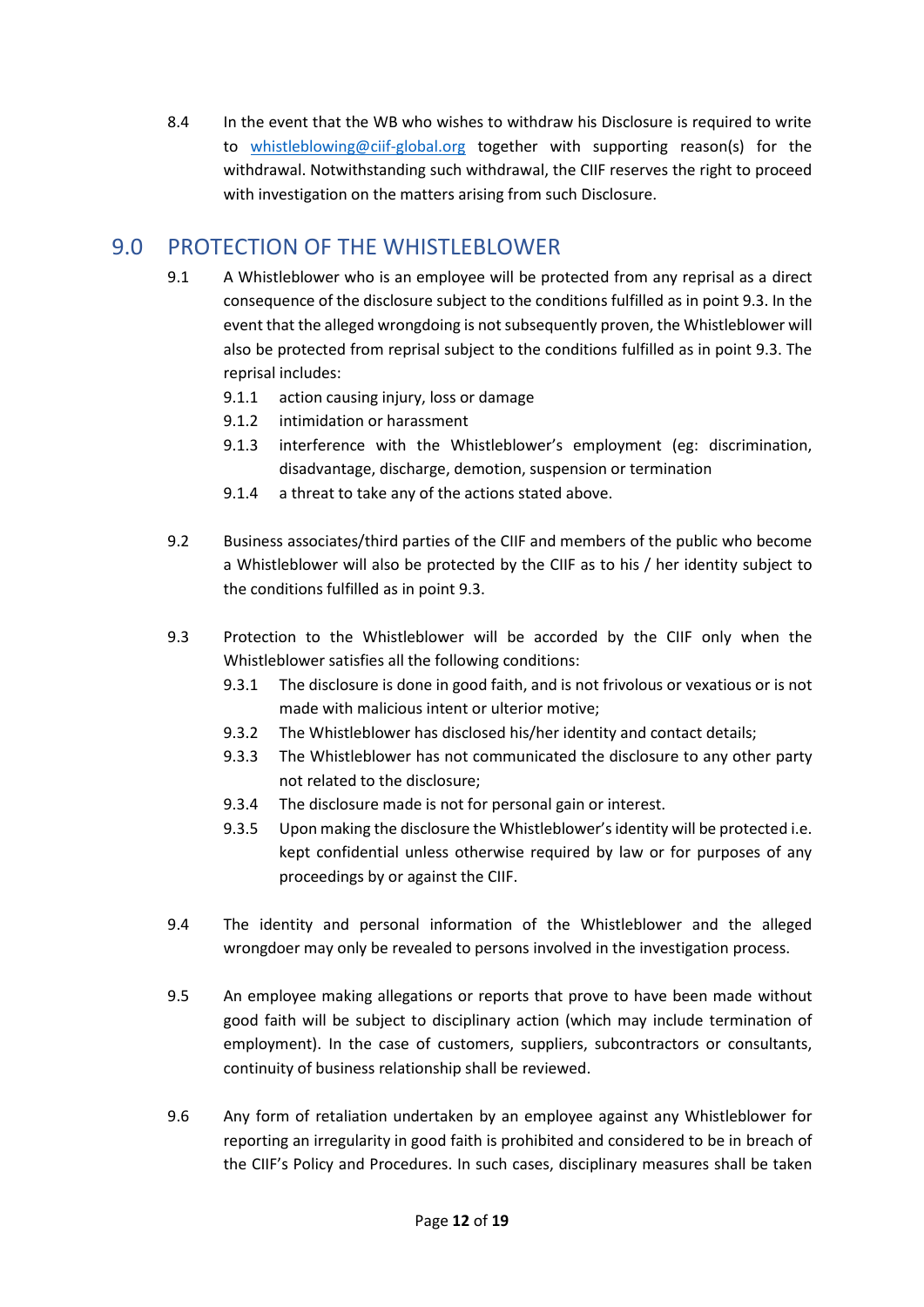against the perpetrator in accordance of HDP Policy and Procedures, and if the deed of retaliation against the whistleblower is severe, the CIIF will assure the enforcement authorities will be also notified accordingly (subject to severity of the case/authorise committee's decision/cases related to corruption) so that individuals who require protection under the MACCA 2009 (Act 694) and WPA 2010 (Act 711) will receive protection, and confidentiality of information is guaranteed as allocated in the Acts.

9.7 Employees who consider that they have been the victim of retaliation for reporting an irregularity or have good reason to believe or fear that they are exposed to risk of retaliation as a result of their reporting an irregularity shall report the matter to the Head of Legal and Governance and request that protective measures be adopted. The protection against retaliation shall be extended to any other party associated with the employee.

# <span id="page-12-0"></span>10.0 REVOCATION OF PROTECTION

- 10.1 If after or during the course of an investigation into a Disclosure by a Whistleblower, it appears that:
	- 10.1.1 The Whistleblower himself has participated in the Improper Conduct which is subject of the Disclosure;
	- 10.1.2 The Disclosure contained a material statement which the Whistleblower knew or believed to be false or did not believe to be true;
	- 10.1.3 The Disclosure of the Improper Conduct was frivolous or vexatious;
	- 10.1.4 The Disclosure of Improper Conduct was made solely to avoid dismissal or other criminal or disciplinary action; or
	- 10.1.5 In the course of making the Disclosure or providing further information, the Whistleblower commits an offence under the WPA 2010 and/or PDPA 2010.
- 10.2 Then the protection provided pursuant to Section 7 of the WPA, which is set out in Part 11 Subsection 11.4 above, will immediately be revoked, and the Whistleblower will be informed of this revocation in writing.

# <span id="page-12-1"></span>11.0 RECEIVING A DISCLOSURE/WHISTLEBLOWER REPORT

- 11.1 Upon receiving a Whistleblower report, the recipient shall review and evaluate a disclosure by a Whistleblower and to decide on the next course of action as soon as possible. This may entail obtaining further information, requiring an investigation to be conducted, making a police report or notifying the relevant regulatory authority. The details of the procedures can be referred in **Appendix 2**.
- 11.2 If the allegation is on any recipient or authorised officer, he/she shall be excluded from any further action pertaining to the allegation.
- 11.3 If an investigation is required, the recipient and authorised officer shall appoint a suitable employee/team/external investigator ("the Investigating Team") to conduct the investigation and set a timeframe for the investigation to be completed. The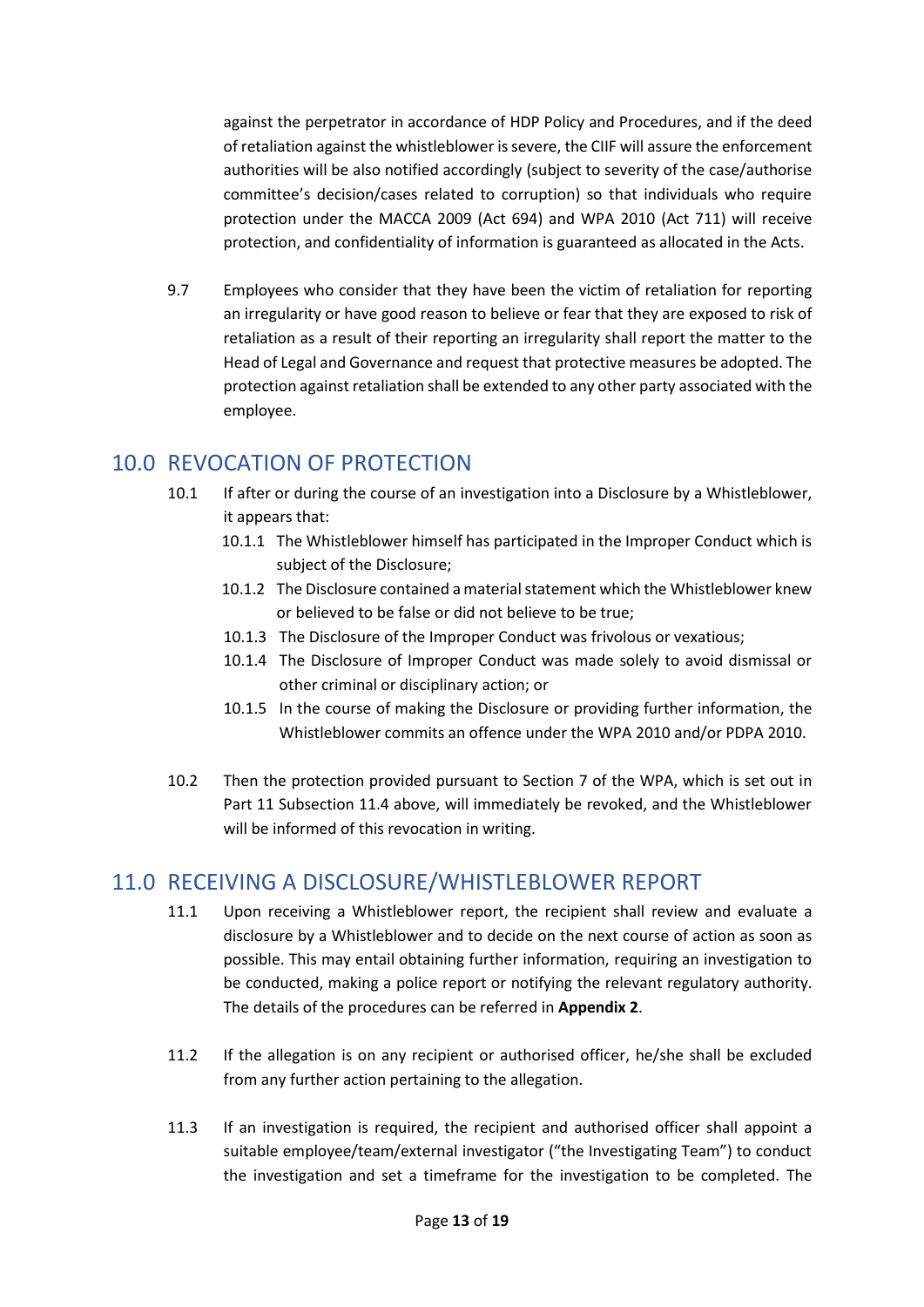investigation shall be carried out by, and reported to, personnel who are not part of the role or function being investigated.

- 11.4 The Head of Legal and Governance or Head of Investigating Team, shall contact the Whistleblower whose identity was disclosed within 10 working days of receiving the report, explaining what actions will be or have been taken.
- 11.5 The Whistleblower shall also be informed of the following:
	- 11.5.1 Not to contact the suspected employee(s) in an effort to determine facts or demand restitution;
	- 11.5.2 Not to discuss the case, facts, suspicions or allegations with anyone except with the Investigating Team.
- 11.6 The Investigating Team shall conduct the investigation and upon conclusion of the investigation, or at key milestones, the Head of the Investigating Team shall submit a report on the findings and recommendation to the recipients for their discussion and deliberation on the next course of action to be taken. The said action shall be affected accordingly.
- 11.7 If a decision of the GC or any committee appointed by the GC is required, the Committee meeting or a GC meeting, as the case may be, shall be convened to deliberate on the matter and based on the decision made, the required action shall be affected accordingly.

| 11.8 | Reporting Matrix on Whistleblowing are to be as follows: |
|------|----------------------------------------------------------|
|      |                                                          |

| Report                             | Report's              | <b>Escalation to</b>      |
|------------------------------------|-----------------------|---------------------------|
| Involved                           | Recipient             | <b>Authorised Officer</b> |
| Head of Legal and                  | CEO & appointed GC or |                           |
|                                    | Chairman of a sub-    | GC / MACC                 |
| Governance (IO)                    | committee             |                           |
| <b>CIIF Personnel</b><br>$\bullet$ | Head of Legal and     | CEO / GC                  |
| All other parties<br>$\bullet$     | Governance (IO) &     |                           |
| CEO                                | appointed GC or       | GC                        |
|                                    | Chairman of a sub-    |                           |
| GC                                 | committee             | <b>MACC</b>               |

### <span id="page-13-0"></span>12.0 CONDUCTING AN INVESTIGATION

12.1 The Investigation Team shall maintain objectivity, impartiality and fairness throughout the investigative process and conduct its activities competently and with the highest levels of integrity. In particular, the Investigation Team shall perform its duties independently from those responsible for or involved in operational activities and from employees liable to be subject of investigations and shall also be free from improper influence and fear of retaliation.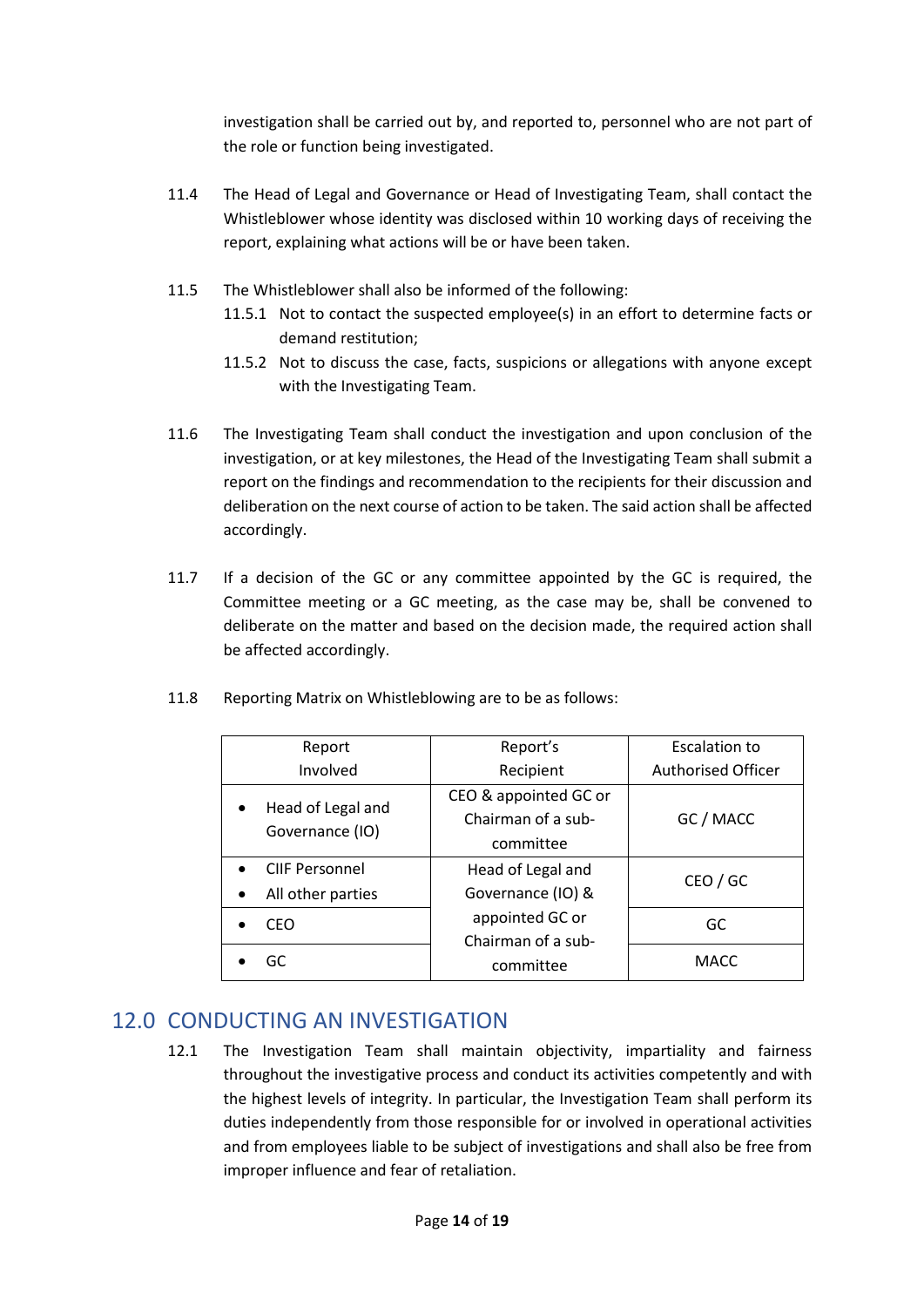- 12.2 All investigations of whistleblowing reports received shall be conducted by the appointed Investigating Team only. The Whistleblower or any other personnel shall not attempt to conduct their own investigation.
- 12.3 The Whistleblower shall cooperate with the Investigating Team. Meetings may be arranged off-site, to protect the confidentiality of the Whistleblower.
- 12.4 Members of the Investigating Team shall have access to all relevant records. Documents provided for investigation purpose shall be acknowledged accordingly.
- 12.5 All CIIF Personnel are expected to cooperate and provide the necessary assistance to the Investigating Team. There should not be any attempt to deliberately destroy, alter or remove any documentary information or evidence.
- 12.6 The Investigating Team may decide to meet with the employee(s) under investigation and, if deemed appropriate, recommend temporary suspension from their current duties, until such time as the investigation either confirms their involvement in the improper conduct, or clears them of suspicion. Reference shall be made to the CIIF's policy and procedures on disciplinary action for procedures on suspension.
- 12.7 The Investigating Team may also schedule meetings with other persons suspected to have been involved or to have any knowledge of the alleged improper conduct. All such meetings shall be conducted confidentially, and all matters discussed shall be documented by the Investigating Team.
- 12.8 Upon completion of the investigation, the Investigating Team shall submit a written report of its findings and recommendation. The Investigation Report containing the following shall be properly documented:
	- 12.8.1 The specific allegation(s) of improper conduct (the findings of the investigation);
	- 12.8.2 Relevant information, supporting evidence obtained during the course of the investigation;
	- 12.8.3 the recommendation(s) for further steps to be taken or to improve internal controls, if any, based on the finding of the investigation; and
	- 12.8.4 Conclusions made and justification.
- 12.9 Any disciplinary action against any CIIF Personnel, the CEO or the GC shall be carried out in accordance with the HDP policy and procedures for disciplinary action and the Constitutions.
- 12.10 The offending CIIF Personnel shall be informed of the decisions made.
- 12.11 The Head of Legal and Governance or Head of Investigating Team shall notify the Whistleblower of the action that has been taken.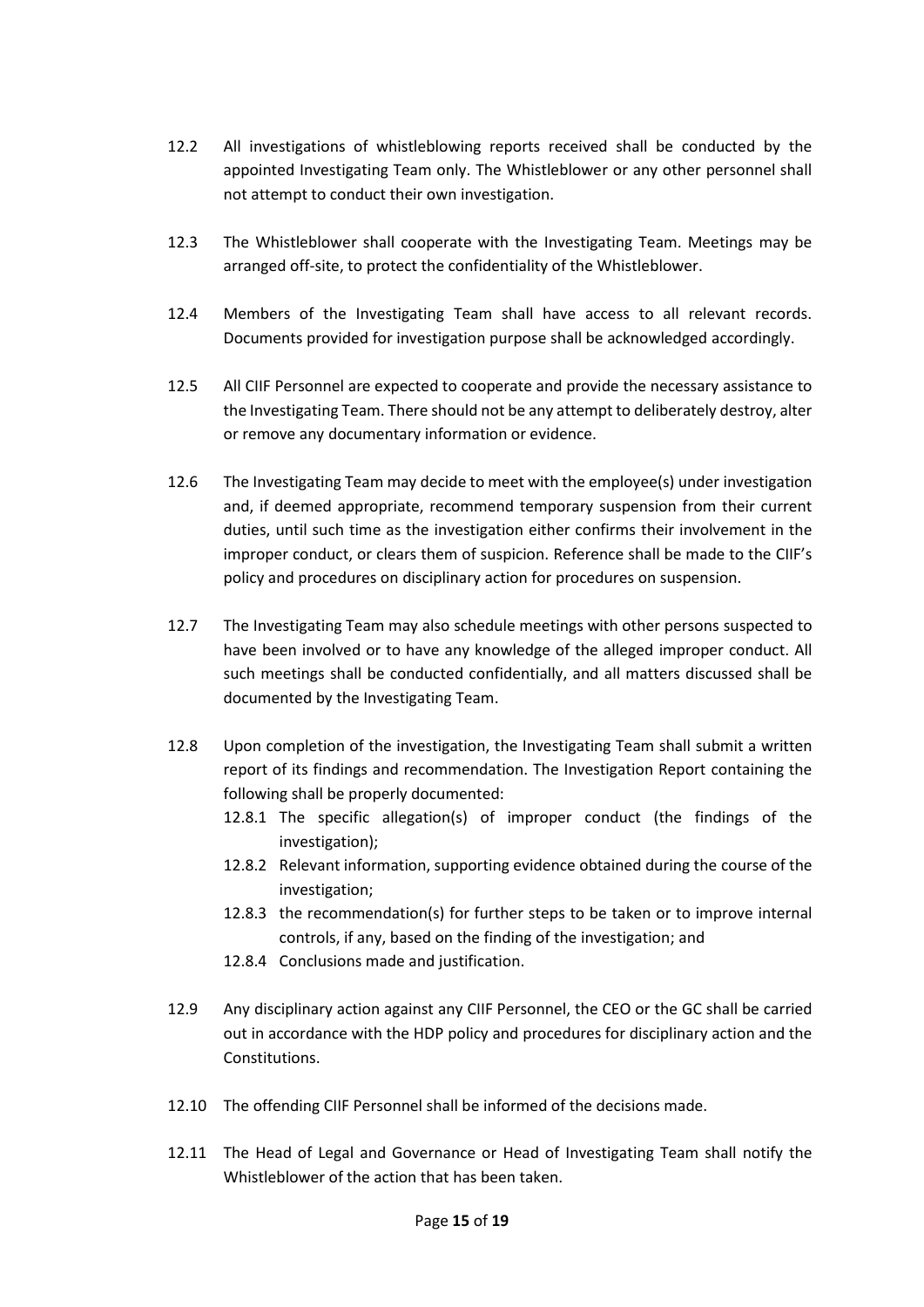- 12.12 The recipients shall also notify the Audit Committee or the Grand Council, if deemed necessary, of the disclosure received, the outcome of the investigation and action taken. The factors to be taken into account include:
	- 12.12.1 the seriousness of the issue raised; and
	- 12.12.2 the allegation is against any of the recipients or senior management.

# <span id="page-15-0"></span>13.0 CONSEQUENCE OF WRONGDOING OR WRONGFUL DISCLOSURE

- 13.1 If a CIIF Personnel is found to have:
	- 13.1.1 Committed a wrongdoing; or
	- 13.1.2 Taken serious risks which would likely cause a wrongdoing to be committed; or
	- 13.1.3 Made a Disclosure not in accordance with the requirements of this Policy namely dishonest, mischievous or malicious complaints; or
	- 13.1.4 Participated or assisted in any process pursuant to this Policy in bad faith, the corrective action to be taken against the CIIF Personnel will be determined by the Grand Council or, if so delegated by the Grand Council, the CEO, which may include disciplinary measures, formal warning or reprimand, demotion, suspension or termination of employment or services with the CIIF or monetary or other form of punishment.
- 13.2 LGU will be responsible to appoint the solicitor for instituting the legal action against a CIIF Personnel or external party.
- 13.3 For any improper conduct involving external party, any existing contract with the CIIF must be terminated immediately. However, If the case involves a customer, the CIIF reserves the right to reject the application (before tabling for approval) or recall the facility (after approval or disbursement).
- 13.4 Senior Management must also take into account recommendations contain in the Investigation Report to prevent recurrence of the improper conduct.

# <span id="page-15-1"></span>14.0 RETENTION OF DOCUMENTS

- 14.1 All records of disclosures shall be managed in compliance with the provisions of the Personal Data Protection Act 2010 and other applicable laws.
- 14.2 Notwithstanding the above, LGU will keep detailed records of all evidence gathered, interviews conducted, and all records received related to the investigation. In addition, if possible, to make softcopy of all the documents and upload in the LGU's folder.
- 14.3 All documents and evidence should be kept for 7 years, or until the case is closed, if the matter is brought to court.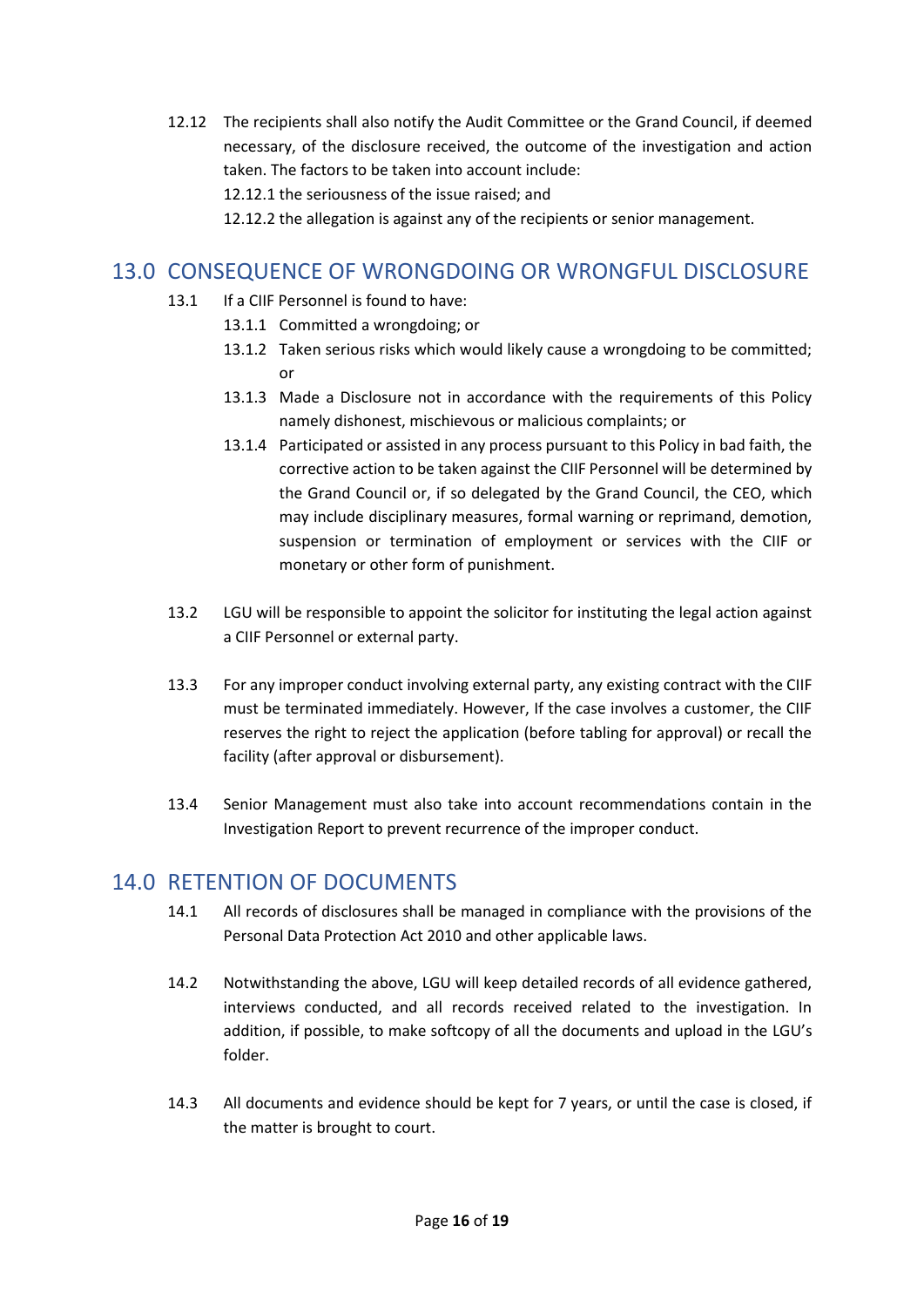# <span id="page-16-0"></span>15.0 COMMUNICATION

- 15.1 During the investigation stage, information on the case shall be restricted only to those who need to know of the matter, i.e. on a need-to-know basis. If need be, the Marketing and Strategic Communications Unit shall be roped in to prepare an appropriate statement for release to the public.
- 15.2 Employees involved shall be reminded to preserve the confidentiality of the matter.
- 15.3 The required announcement(s) as required by the regulatory authorities shall be made accordingly in compliance with the disclosure requirements of the relevant regulations.

- END OF POLICY -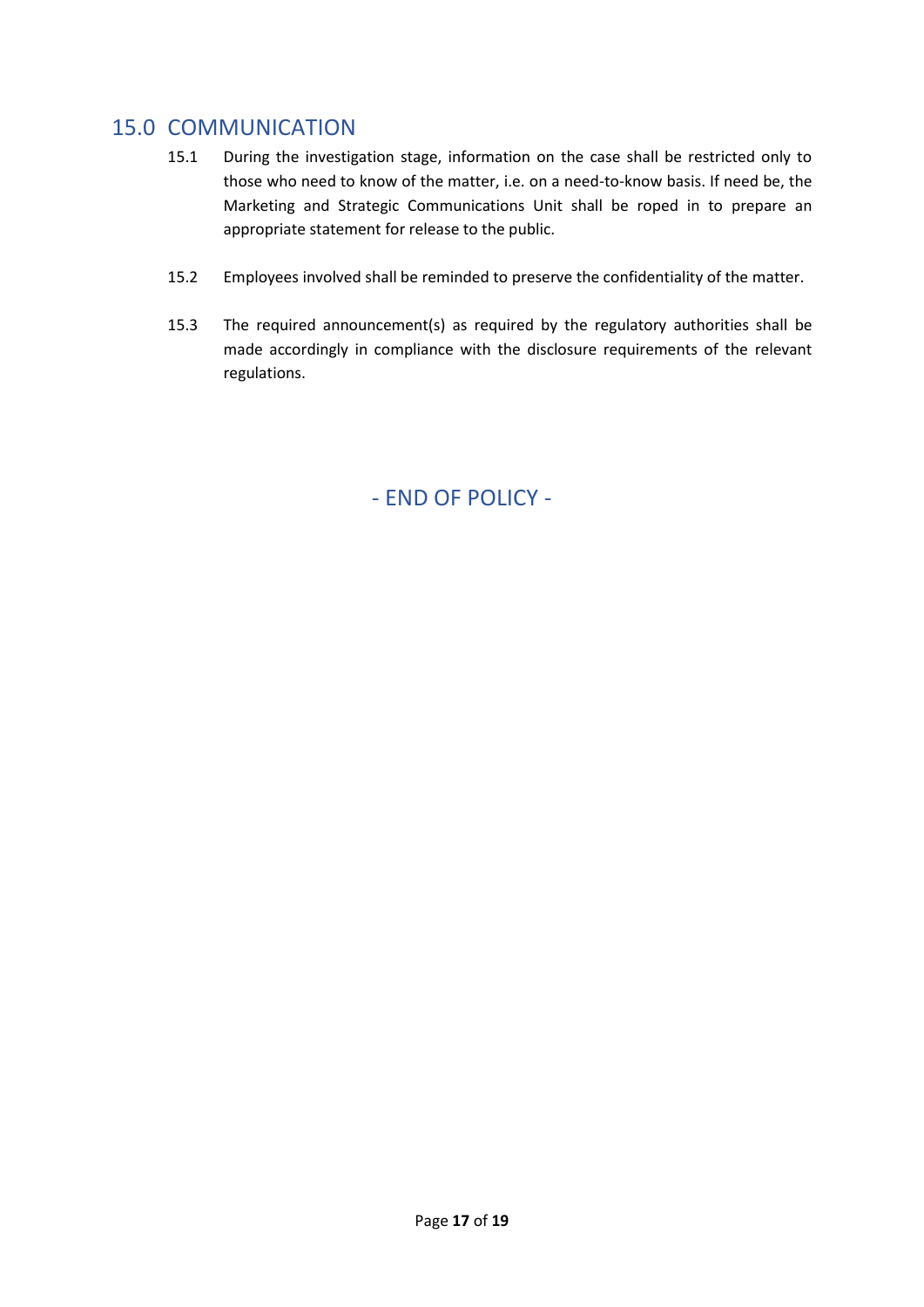<span id="page-17-0"></span>

## APPENDIX 1: WHISTLEBLOWING PROCESS FLOW